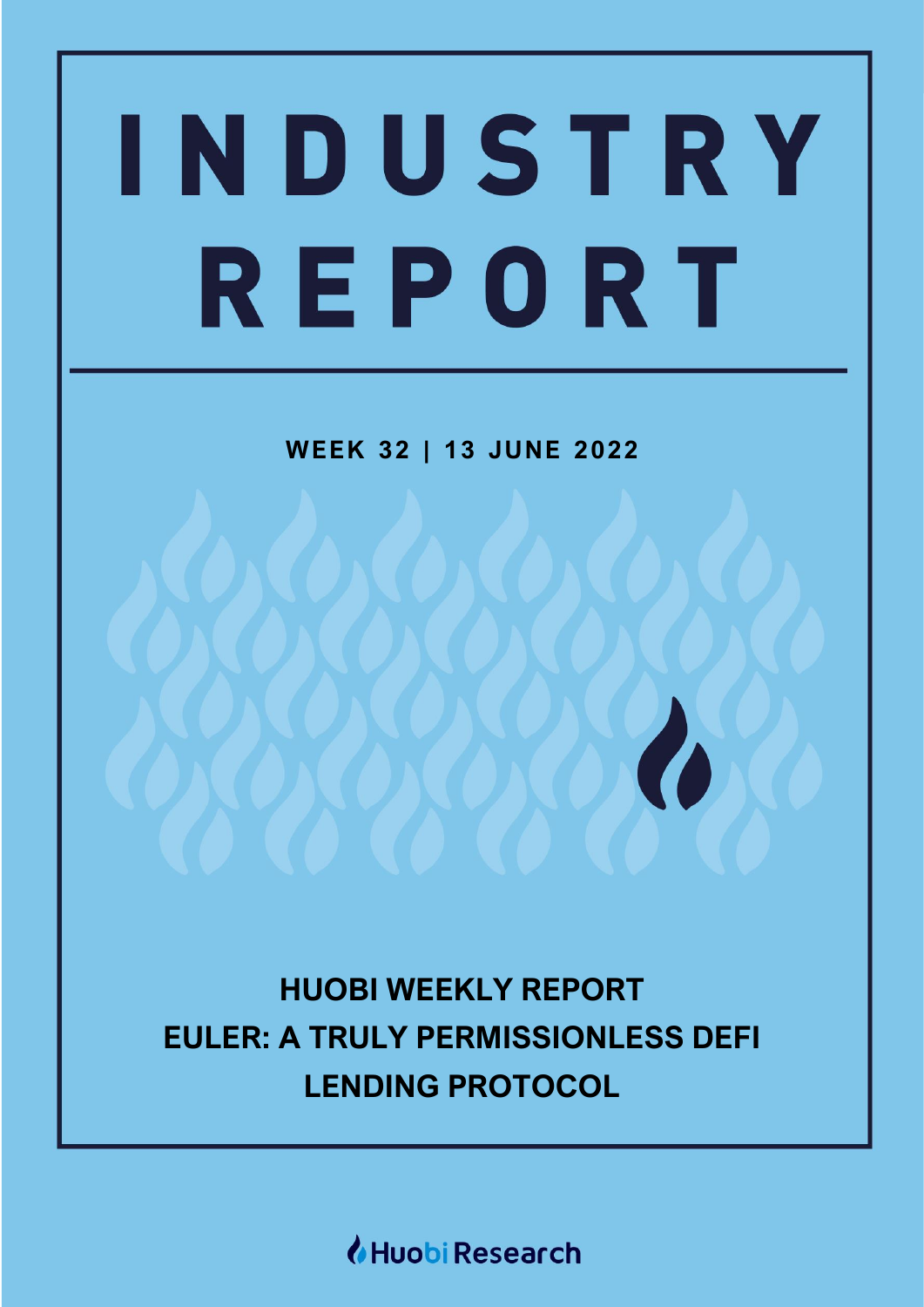*Authored by Eno Zhang, Fubing Yang, Kou Jer Shun, Researchers at Huobi Research Institute*

# Abstract

This week, we focus on the following events: 1) Alibaba Cloud Announces Launch of NFT Solution; 2) Felix Capital launches US\$600 million fund to back Web3 startups; 3) New York Crypto Regulator Issues Official Stablecoin Guidelines;

\_\_\_\_\_\_\_\_\_\_\_\_\_\_\_\_\_\_\_\_\_\_\_\_\_\_\_\_\_\_\_\_\_\_\_\_\_\_\_\_\_\_\_\_\_\_\_\_\_\_\_\_\_\_\_\_\_\_\_\_\_\_\_\_\_\_\_\_\_\_\_\_\_\_\_\_\_\_

Project Analysis: Euler, a permissionless lending protocol that is intricately designed to allow its users to be able to lend and borrow more ERC20 tokens than was ever possible before, has some exciting plans in the coming future which we will be discussing in our analysis. We will be sharing with how Euler is differentiating itself from other popular DeFi lending protocols such as Compound and Aave.

# **1. Industry overview**

## I. Overall market trend



Figure 1. Overall market data

#### Source: CoinMarketCap

Bitcoin alongside other altcoins is showing a short-term upwards momentum. BTC has finally ended its longest negative streak with its first green weekly candle after 9 consecutive weeks of red candles last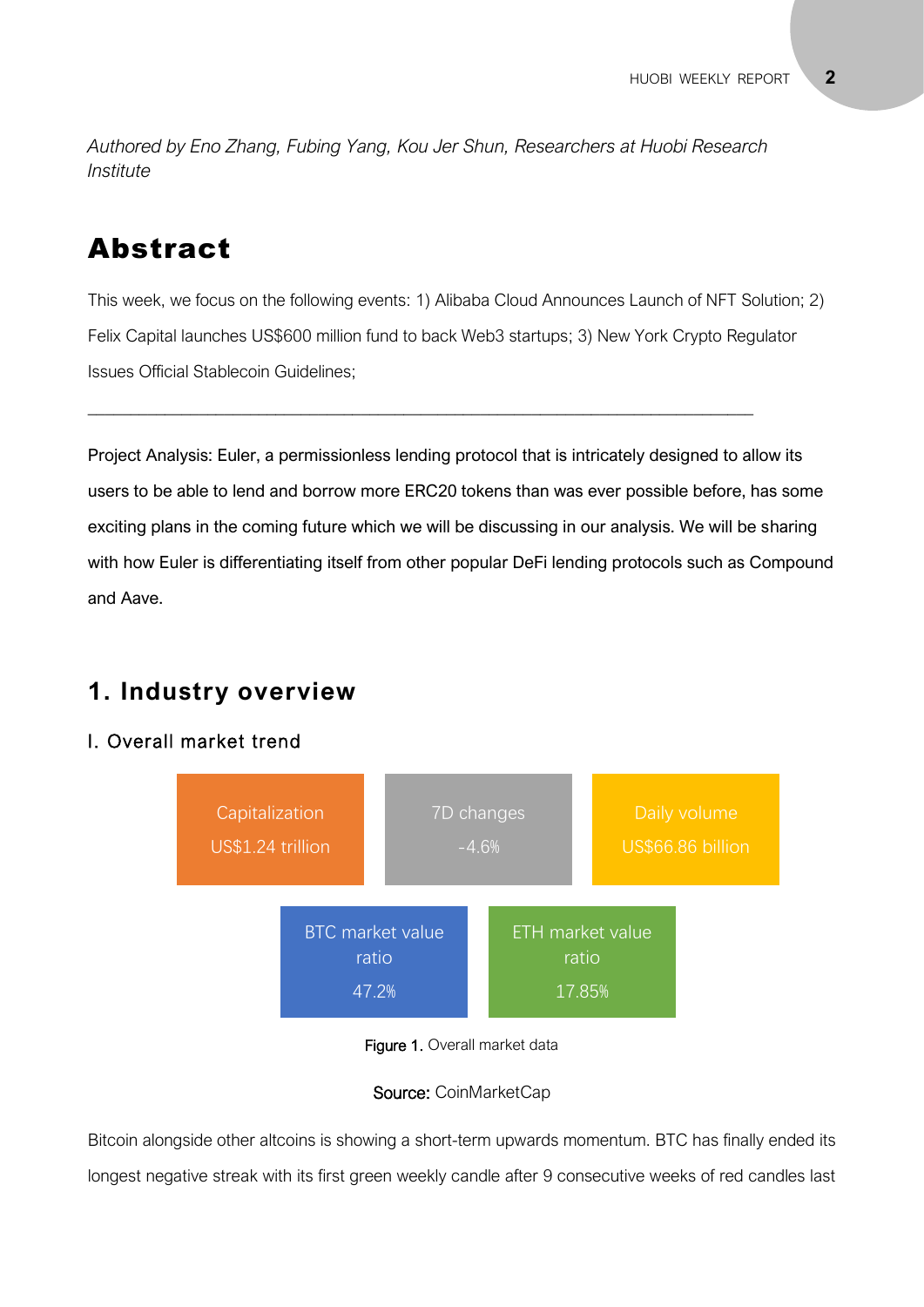week. BTC has risen back to US\$30,000 after last week's price fakeout at the US\$32,000 level and needs to conclusively break the US\$31,000-US\$32,000 range to be considered strong. BTC's daily RSI is below 50 which indicates slowing momentum in this recent upswing in prices.

After Ethereum hit a high of US\$2,016 last week, it quickly fell below the US\$2,00 resistance and is currently trading at US\$1,791. The rest of the altcoins also mimicked BTC's performance with most having insignificant gains or losses.

| Rank | Name                | 7d        |
|------|---------------------|-----------|
| 1    | Green Satoshi Token | $-37.5%$  |
| 2    | Unify Protocol DAO  | 210.2%    |
| 3    | <b>BNB</b>          | $-4.44%$  |
| 4    | PancakeSwap         | 2.88%     |
| 5    | Optimism            | $-29.03%$ |
| 6    | <b>BTC</b>          | 1.39%     |
| 7    | Solana              | $-1.37%$  |
| 8    | Bella Protocol      | 69.49%    |
| 9    | Secret              | $-13.71%$ |
| 10   | <b>STEPN</b>        | 0.16%     |

Table 1. Last week's hot currencies

## **Source:** CoinMarketCap

The Crypto Market Fear & Greed Index is still at 13 (extreme fear) and although crypto sentiments - US\$27,000. According to glassnode data, smart money may have started to accumulate bitcoin with remain negative, Arthur Hayes, former CEO of BitMEX predicts that BTC will bottom out at US\$25,000 net outflows from the major cryptocurrency exchanges reaching 23,286 BTCs on 3<sup>rd</sup> June, the highest it's been since 14<sup>th</sup> May. Another positive sign of accumulation is the high number of investments in Bitcoin Exchange-Traded Products (ETPs). ETPs currently hold 205,000 BTC which is higher than ever before.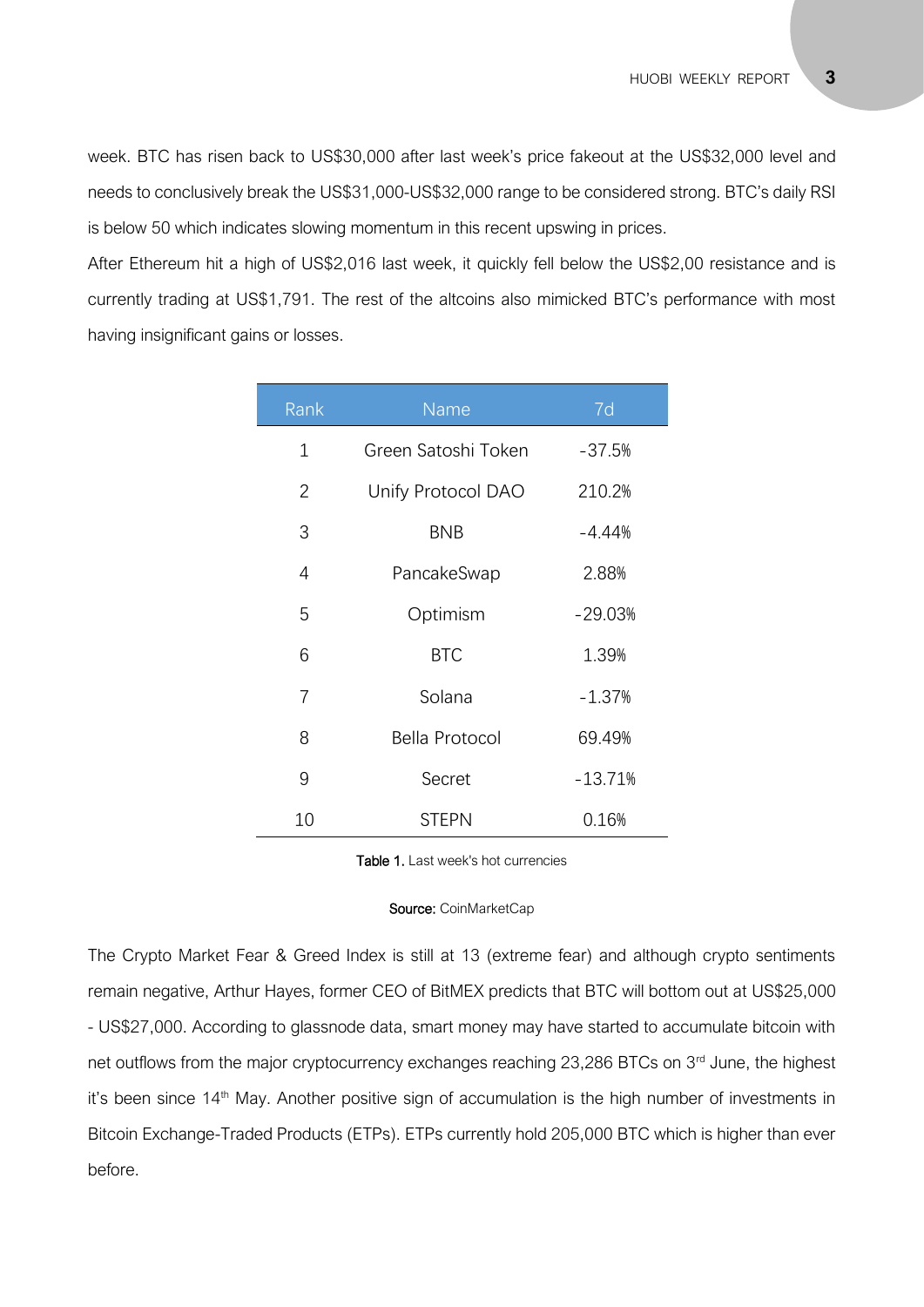While analysing derivatives metrics to understand the position of professional traders, we noted that the BTC future's premium has been below 4% since April which indicates bearish sentiments as compared to when they were above 10% just 6 months ago. Crypto regulation and the weak economic environment definitely affect investor sentiment negatively and the derivatives data shows that professional BTC traders are avoiding leveraged long positions.

It is rather evident in the short term that the bears are comfortable with setting US\$32,000 as the resistance level and a drop back down to US\$28,000 is likely to continue.

| Rank           | <b>Name</b>             | Volume 7d     | Est. Market Cap  |
|----------------|-------------------------|---------------|------------------|
| $\mathbf 1$    | Goblintown.wtf          | 10,904.64 ETH | 63,875.49 ETH    |
| $\overline{2}$ | We Are All Going to Die | 9,301.67 ETH  | 4,907.78 ETH     |
| 3              | Bored Ape Yacht Club    | 5,449.78 ETH  | 1,112,200.33 ETH |
| 4              | Boki                    | 5,049.36 ETH  | 8,464.94 ETH     |
| 5              | ShitBeast               | 3,481.08 ETH  | 4,135.77 ETH     |
| 6              | Otherdeed for Otherside | 3,340.61 ETH  | 529,416 ETH      |
| 7              | Akumu Dragonz           | 3,199.37 ETH  | 6,562.81 ETH     |
| 8              | Mutant Ape Yacht Club   | 2,468.7 ETH   | 399,394.17 ETH   |
| 9              | VividLimited            | 1,750.85 ETH  | 2,470.48 ETH     |
| 10             | troll-town.wtf          | 1,718.52 ETH  | 1,751.09 ETH     |

#### II.NFT

Table 2. NFT Collections Listed By Sales Volume (7d)

#### Source: CoinMarketCap

While "blue-chip" NFTs have largely been able to maintain strong communities and even fostered additional partnerships while giving investors incentives to invest in these projects, they too have taken some losses recently. Projects like Bored Ape Yacht Club (BAYC) and Doodles have fallen roughly 8.95% and 36.95% respectively in the past 30 days. It is important to note that prices quoted in ether can be very deceiving as it does not account for ether's price movements. The % drop in USD is often much larger than the stated % drop in ether. While crypto markets usually take 1-2 years to recover, it is harder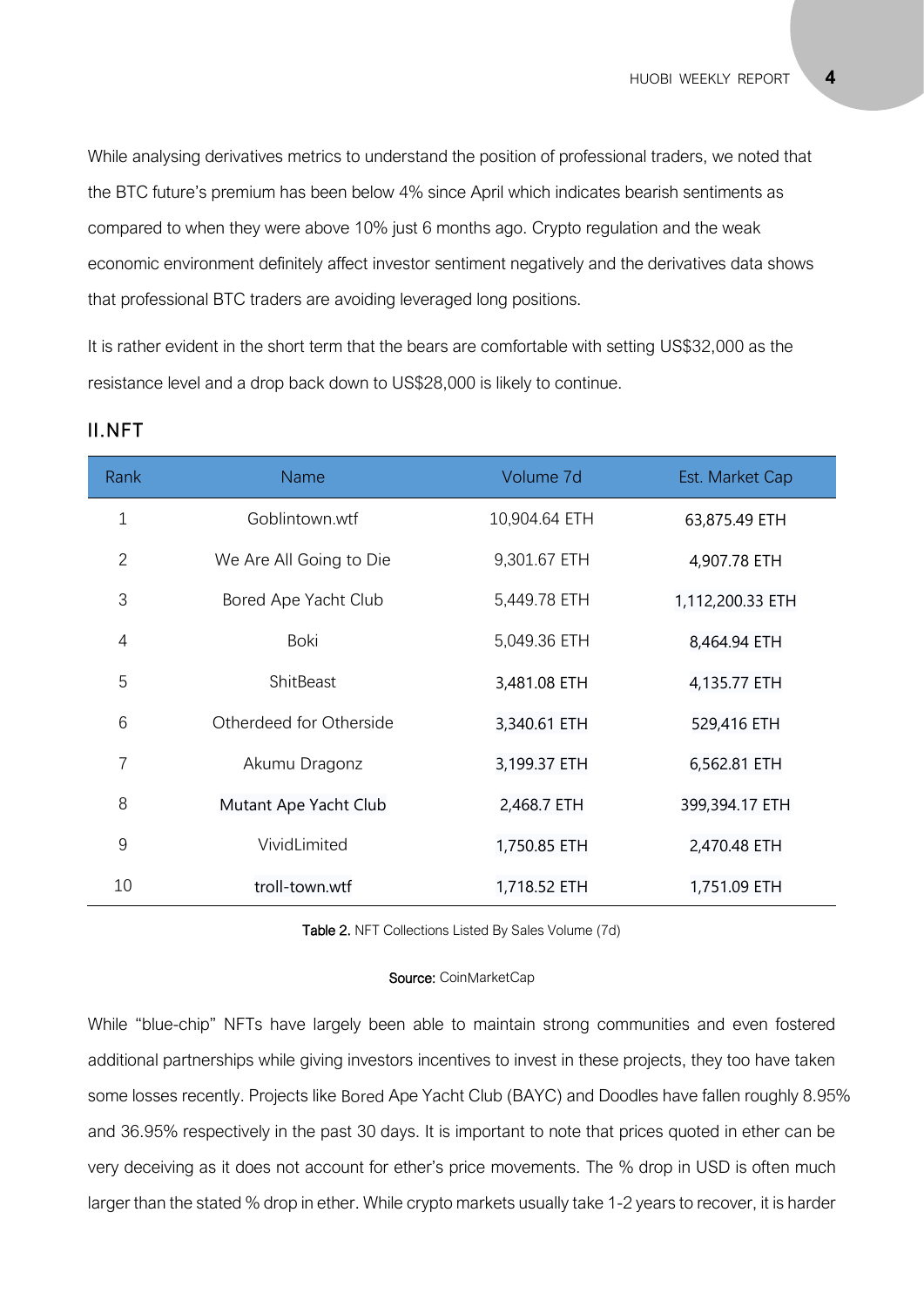to predict how long this slump will last in the NFT market as the NFT space is relatively new as compared to the crypto market. This recent slump can possibly be attributed to the fact that there was way more noise/hype in the NFT market as compared to value. As the noise fades, buyers are now looking to purchase NFTs with more utility and use cases.

| <b>Rank</b>    | <b>Platform</b>         | <b>Chain</b> | <b>Floor Price</b> | <b>Weekly volume</b> | <b>Whale sales</b> |
|----------------|-------------------------|--------------|--------------------|----------------------|--------------------|
| 1              | <b>Dreadfulz</b>        | Ethereum     | 0.028 ETH          | 95.27 million        | $\mathbf 0$        |
| $\overline{2}$ | More Loot               | Ethereum     | 0.004 ETH          | 27.86 million        | 1                  |
| 3              | Begin as Nothing        | Ethereum     | 1.22 ETH           | 4.2 million          | 21                 |
| 4              | The GODA Mint Pass      | Ethereum     | 7.5 ETH            | 3.66 million         | 14                 |
| 5              | <b>Meebits</b>          | Ethereum     | 4.1 ETH            | 31.06 million        | 11                 |
| 6              | ShitBeast               | Ethereum     | 0.43 ETH           | 7.27 million         | 65                 |
| 7              | pablos.lol              | Ethereum     | $0.1$ ETH          | 3.73 million         | 154                |
| 8              | Mutant Ape Yacht Club   | Ethereum     | 19.189 ETH         | 6.74 million         | 11                 |
| 9              | We Are All Going to Die | Ethereum     | $1.1$ ETH          | 22.8 million         | 467                |
| 10             | Bored Ape Yacht Club    | Ethereum     | 93.88 ETH          | 13.13 million        | 24                 |

Table 3. Top trending collections on NFTGO (by daily volume)

Source: NFTGO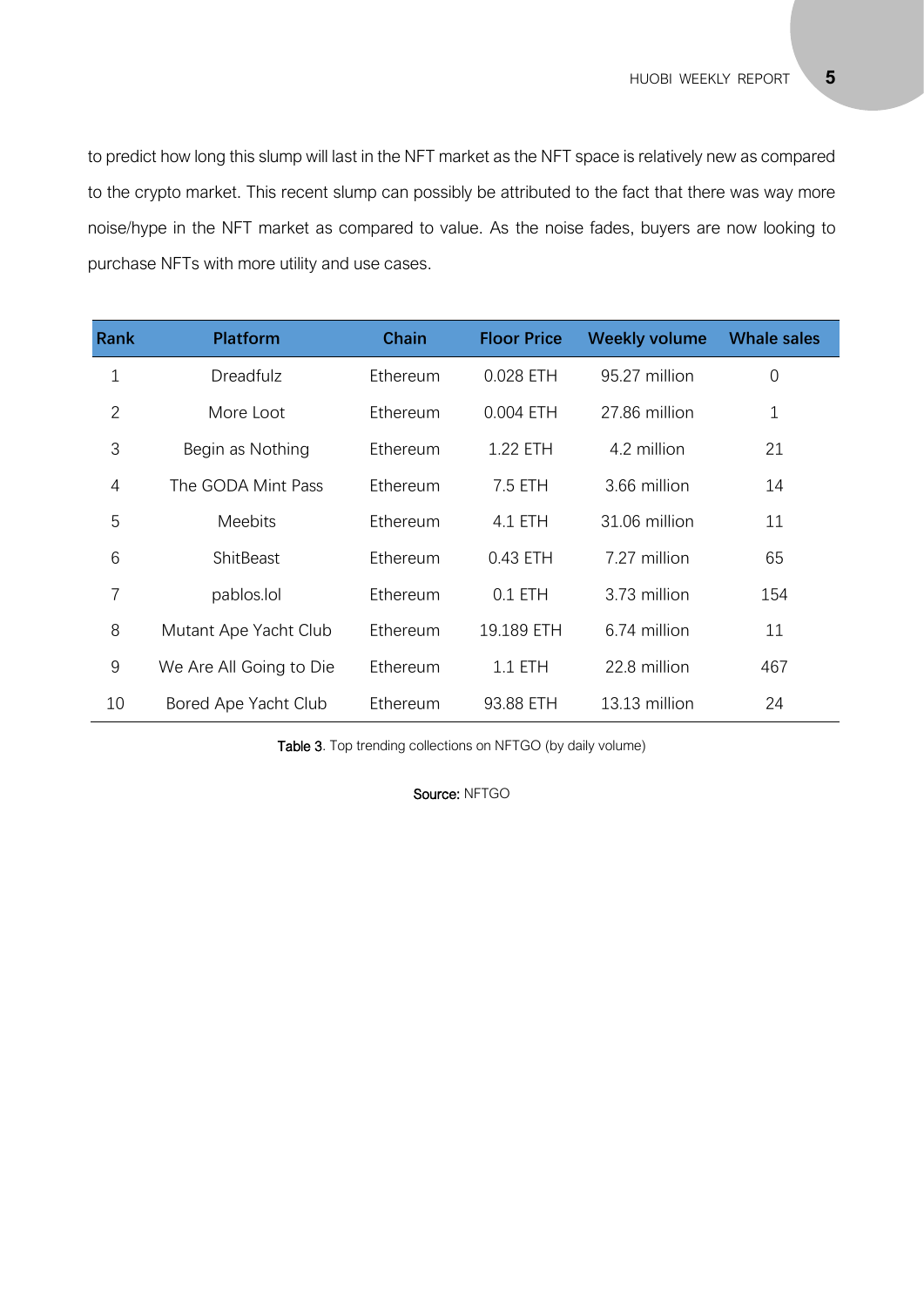## III.DeFi

| <b>Rank</b> | DeFi                 | <b>TVL in billions US\$</b> |
|-------------|----------------------|-----------------------------|
| 1           | MakerDAO (MKR)       | 9.51                        |
| 2           | Curve (CRV)          | 8.65                        |
| 3           | AAVE (AAVE)          | 8.22                        |
| 4           | Lido (LDO)           | 7.67                        |
| 5           | Uniswap (UNI)        | 6.01                        |
| 6           | Convex Finance (CVX) | 5.23                        |
| 7           | Compound (COMP)      | 4.04                        |
| 8           | PancakeSwap (CAKE)   | 3.78                        |
| 9           | JustLend (JST)       | 3.04                        |
| 10          | Instadapp (INST)     | 2.49                        |

Table 4. DeFi market TVL ranking

#### Source: defillama

# IV.Layer 2

| <b>Rank</b> | Layer <sub>2</sub> | <b>TVL in million US\$ Market Share</b> |       |
|-------------|--------------------|-----------------------------------------|-------|
| $\mathbf 1$ | Arbitrum           | 2480                                    | 50.5% |
| 2           | dYdX               | 952                                     | 19.4% |
| 3           | Optimism           | 825                                     | 16.8% |
| 4           | Loopring           | 223                                     | 4.5%  |
| 5           | Metis Andromeda    | 124                                     | 2.5%  |
| 6           | Boba Network       | 76.61                                   | 1.5%  |
| 7           | zkSync             | 72.63                                   | 1.4%  |
| 8           | ZKSpace            | 50.49                                   | 1.0%  |
| 9           | Immutable X        | 35.36                                   | 0.7%  |
| 10          | DeversiFi          | 29.68                                   | 0.6%  |

Table 5. Layer2 protocols ranking and market share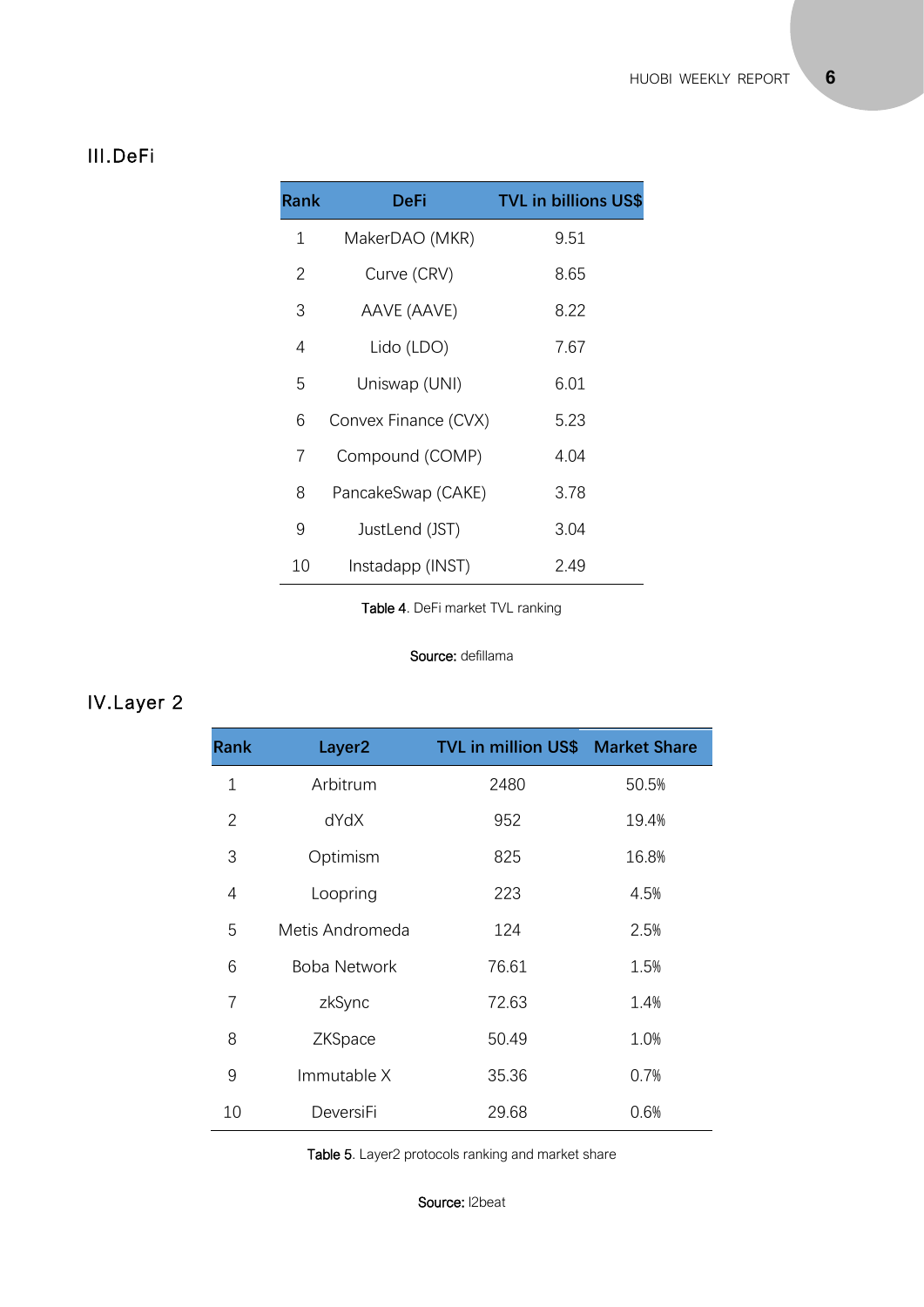# **2. Market news**

#### I. Industry news

#### Alibaba Cloud Announces Launch of NFT Solution

Alibaba Cloud officially tweeted announcing the launch of NFT solutions, including web hosting, digital marketing and content delivery, to build an NFT marketplace.

#### Paypal adds in-app cryptocurrency wallet and external wallet transfer function

PayPal announced that its users can now transfer cryptocurrencies from their accounts to other wallets and exchange addresses. Jose Fernandez da Ponte, senior vice president and general manager of blockchain, cryptocurrencies and digital currencies at PayPal, said: "Our users have requested this feature the most since we started offering cryptocurrency purchases on our platform. The new feature will allow PayPal customers to transfer supported cryptocurrencies to and from PayPal to external crypto addresses, including exchanges and hardware wallets.

#### The Ethereum Ropsten testnet has completed the merger

The Ethereum Ropsten testnet has been merged. As of now, the transition date for the Ethereum mainnet proof-of-stake (POS) has not been determined, and it is currently only a testnet-based merger experiment. After the Ropsten transition is complete, two other testnets (Goerli and Sepolia) will also transition to Proof of Stake before the focus will shift to mainnet.

#### II. Investment and Financing

#### Felix Capital launches US\$600 million fund to back Web3 startups

London-based venture capital firm Felix Capital has launched a new US\$600 million (£478 million) dedicated fund to invest in 20-25 early-stage startups in Europe and North America focused on Web3 sustainability. The investment size for each startup is about \$5-10 million. Felix Capital, founded in 2015,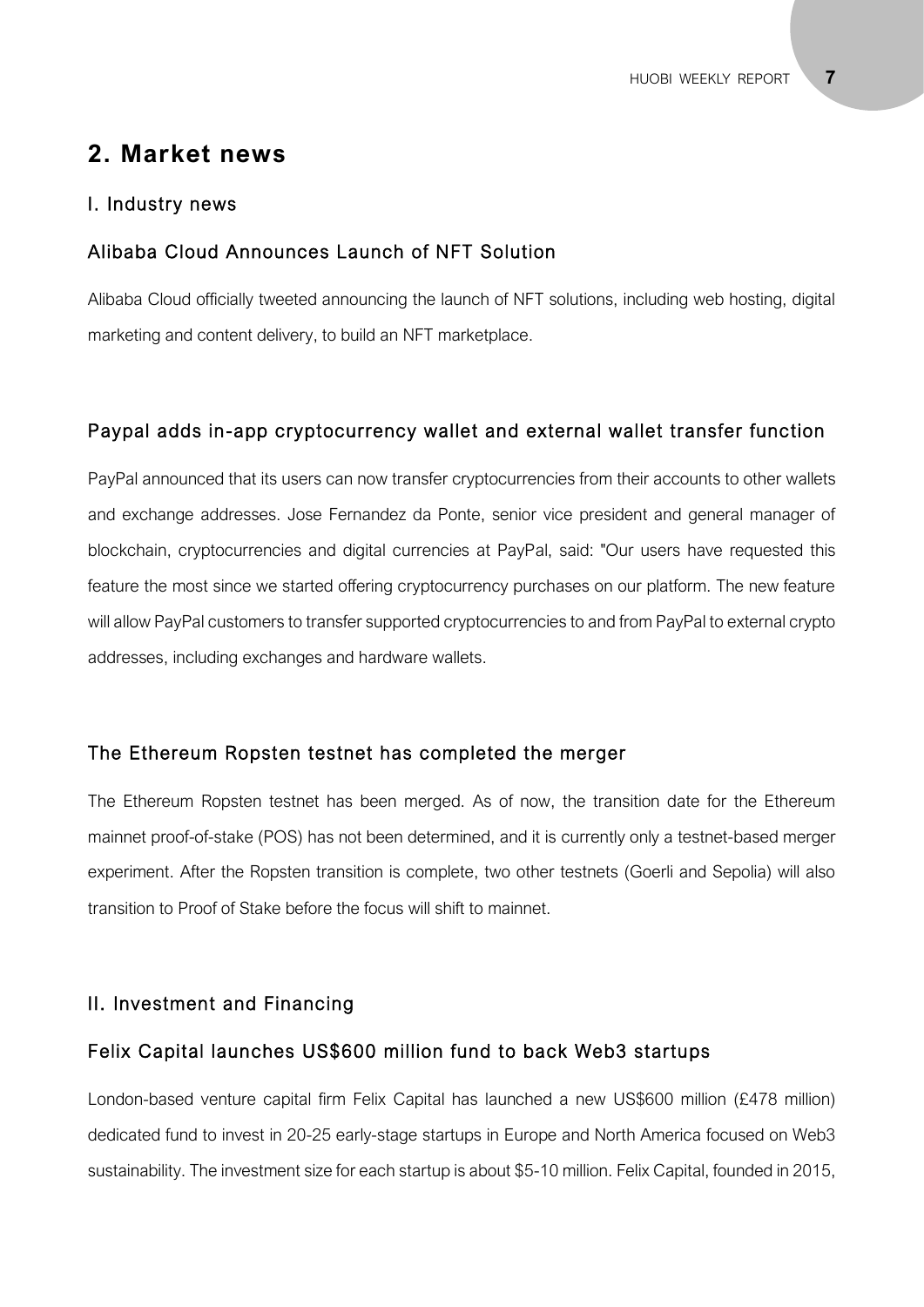has previously invested in encrypted hardware wallets Ledger, Deliveroo, Oatly, Peloton and TravelPerk, and the fund's assets under management have reached US\$1.2 billion (£957 million) after this round of financing.

#### Skolem closes US\$20 million Series A, led by Galaxy Digital

Skolem, a provider of data and transaction execution services, has closed a US\$20 million Series A funding round. Galaxy Digital led the round with participation from Point72 Ventures, Jump Crypto, Fenwick, West, Morpheus Ventures and Dragonfly Capital. Funds raised will be used to recruit and improve the company's technical capabilities to further help institutions access DeFi. Note: Skolem aims to provide a safe and secure entry for institutional investors looking to enter the DeFi market.

# Crypto asset management company Valkyrie completes US\$11.15 million in financing, with participation from BNY Mellon and others

Crypto asset management company Valkyrie has raised US\$11.15 million in strategic financing. This round of financing was invested by Coinbase's venture capital division and BNY Mellon, Wedbush Financial Services, SenaHill Partners, Belvedere Strategic Capital, Clearsky, Zilliqa Capital, C-Squared Ventures and others. Funds from this round of financing will be used to continue building its infrastructure, aiming to bring more institutional investors into the digital asset space. Valkyrie currently offers eight protocol trusts, a decentralized finance (DeFi) hedge fund, three Nasdaq-listed exchange-traded funds (ETFs) and a protocol money management business. As of the end of the first quarter of 2022, Valkyrie's assets under management have reached US\$1.2 billion.

#### III. Supervision

#### New York Crypto Regulator Issues Official Stablecoin Guidelines

The New York State Department of Financial Services (NYDFS), which oversees regulated crypto firms in New York state, released its first guidance for stablecoins on Wednesday, laying out a series of requirements that any issuer operating in the state must comply with. According to the guidelines,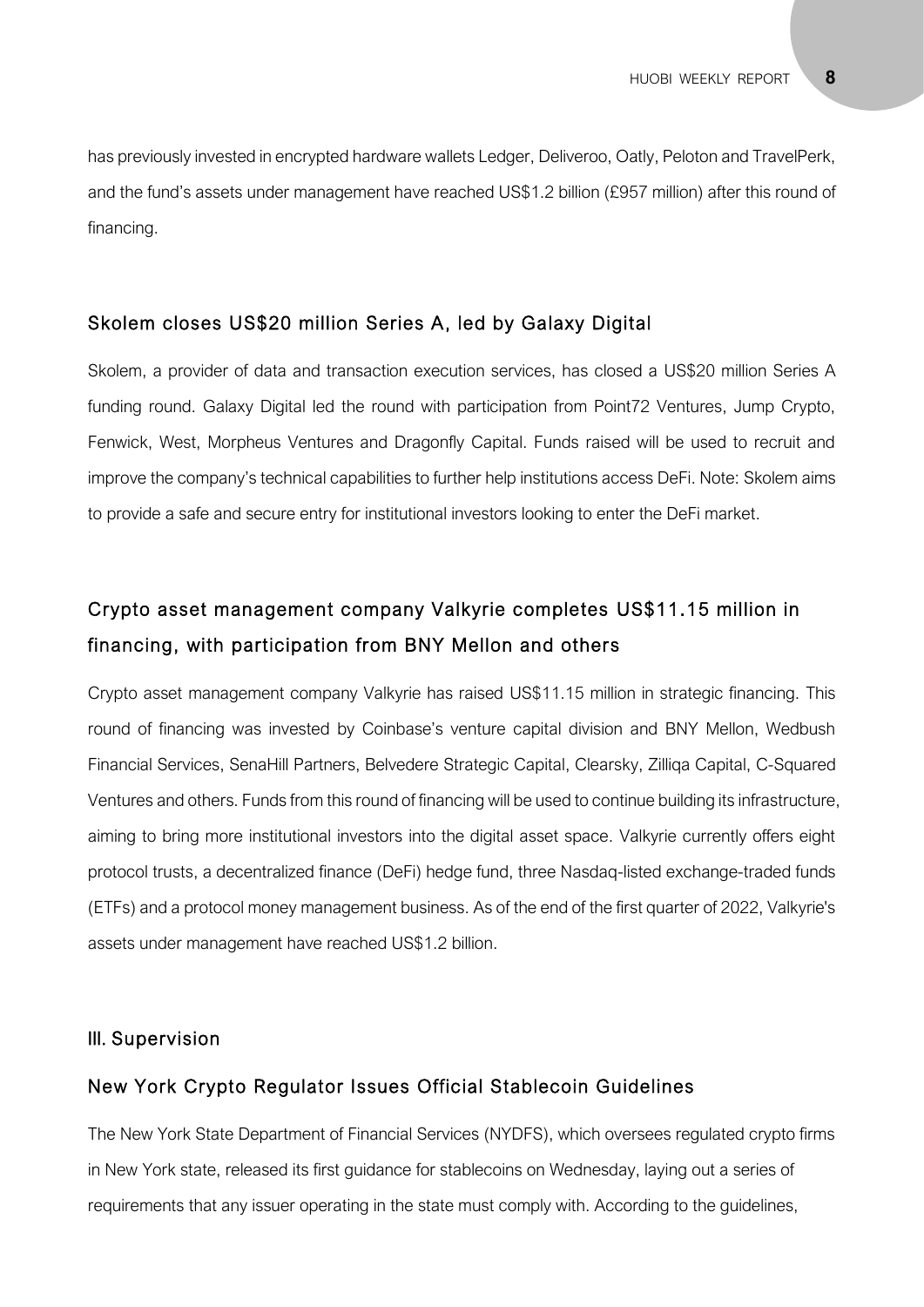stablecoins traded in the U.S. state of New York should be adequately backed by certain assets that are separate from the issuer's operating funds and periodically certified by auditors.

# Jamaica's Senate passes new legislation authorizing the country's central bank to issue a CBDC and give it fiat currency status

Jamaica has become the first country to offer a CBDC as legal tender, a move aimed at providing an alternative to the cash-intensive economy and providing financial support to the unbanked. The Jamaica Senate passed an amendment authorizing the country's central bank to issue its CBDC, the Jamaica Digital Exchange (Jam-Dex). The new legislation expands the definition of legal tender to include virtual tokens, as well as physical banknotes and coins. Jamaica's central bank governor Richard Byles said Jam-Dex, which has been piloting since 2021, will be officially launched and used in the country later this month. Byles said Jam-Dex is safer and more convenient than physical banknotes and coins, and doesn't require a bank account to use. In earlier news, Jamaican company JMMB Group said that the company is currently in the exploratory stage of the country's central bank digital currency (CBDC) project, which is currently being rolled out nationwide.

# Brazil's central bank chief will allow the country's private banks to issue their own stablecoins

Brazil's Central Bank Digital Currency, or CBDC, will be more of a wholesale asset than a retail-focused public token, according to a statement from Brazil's central bank president, Roberto Campos Neto. Campos Neto said that the country's private banks will be allowed to issue their own stablecoins on top of their own deposits, and will develop a technology for this that they will have to invest in as they can earn money from it. And once they develop this technology, the protocol for issuing stablecoins on deposits will be essentially the same as the monetization of various other digital assets. Furthermore, Campos Neto explained that digital physical objects will have a very unique focus, with the goal of monetizing assets and using them as collateral without compromising the credit function of private banks.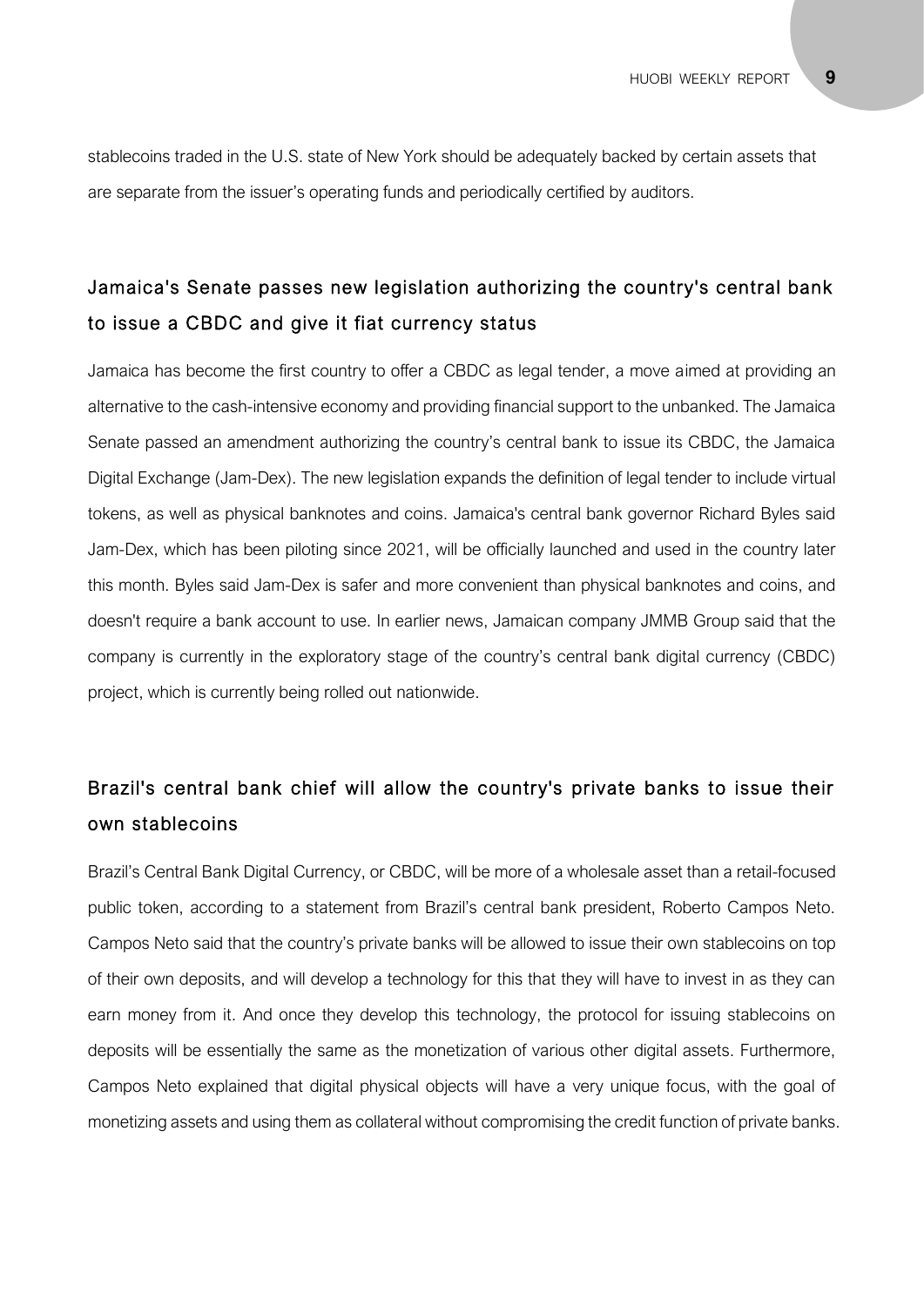# **3. Trending project analysis – Euler (DeFi Lending Protocol)**

DeFi definitely played a huge role in fuelling the crypto market boom back in 2021 with US\$93 billion worth of DeFi assets in the crypto market in June 2021 as compared to a mere US\$4 billion back in 2018. Even in the current sluggish crypto market, Decentralised Finance (DeFi) is still experiencing considerable amounts of activity as evident from theUS \$105 billion locked up in smart contracts. While there are a plethora of Defi Lending protocols such as Compound and Aave, Euler is differentiating itself by creating a truly permissionless lending protocol custom-built with an array of features that allow users to lend and borrow more Ethereum based tokens than ever before.

## Current News on Euler

| <b>Total Supply</b><br>\$608.26M |                          |                 | Total Value Locked (TVL)<br>\$260.67M | <b>Total Borrowed</b><br>\$347.59M                                                                                                                                                                                                             |                                  |
|----------------------------------|--------------------------|-----------------|---------------------------------------|------------------------------------------------------------------------------------------------------------------------------------------------------------------------------------------------------------------------------------------------|----------------------------------|
| <b>USDC</b>                      | Top Markets<br>\$203.47M | # Markets<br>60 | Reserves<br>\$740.95k                 | <b>USDC</b>                                                                                                                                                                                                                                    | OPEN<br>Top Markets<br>\$152.35M |
| WSTETH<br><b>STATISTICS</b>      | \$154.86M                | # Lenders       | # Borrowers                           | WSTETH<br><u> The Community of the Community of the Community of the Community of the Community of the Community of the Community of the Community of the Community of the Community of the Community of the Community of the Community of</u> | \$91.78M                         |
| WETH                             | \$101.28M                | 3,783           | 748                                   | WETH<br>_                                                                                                                                                                                                                                      | \$44,34M                         |



#### Source: Euler

Euler, founded in 2020, recently closed a US\$32 million funding round that was led by San Franciscobased venture capital firm Haun Ventures with support from other prominent firms such as Coinbase, FTX, Uniswap Lab ventures and Jump Crypto to name a few. This raise puts Euler's valuation at US\$375 million and its team's aim of raising these funds is in the hopes of diversifying its DAO treasury.

In this report, we will be analysing Euler in terms of the different benefits that Euler provides for its users.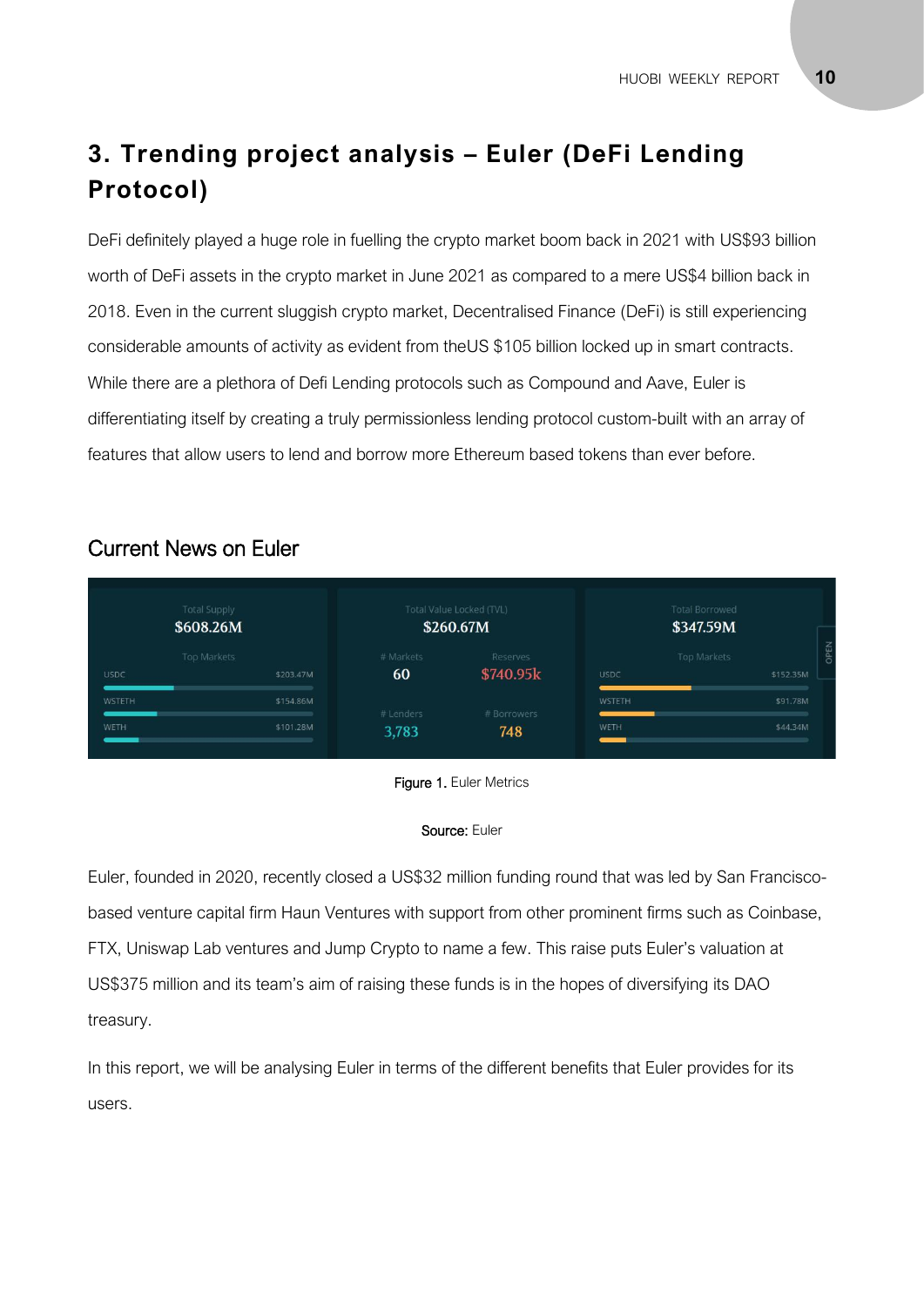# Benefit 1: Permissionless listing + higher access to low liquidity and high volatility tokens

Euler removes any unnecessary listing procedures and also increases the spread of ERC20 tokens available for lending and borrowing. While protocols like Compound and Aave do allow your typical lending and borrowing, they only provide access to a handful of the most liquid ERC20 tokens because they were not designed to handle the risks associated with the lending and borrowing of assets with low liquidity and high volatility. They thus rely on a permissioned listing system so as to protect users from the risks associated with such assets. Euler solves the problem of low access to less liquid ERC20 tokens and permissoned listing by allowing their users to determine which assets to be listed. They will be able to list any asset that has a WETH pair on Uniswap v3. However, this does create the potential for risk to spill over from one pool to another and as such they have designed a risk-based asset tier system to protect both the protocol and its users.

|                        | Ordinary    | <b>Borrowing</b> | Assets borrowed |
|------------------------|-------------|------------------|-----------------|
|                        | Borrowing & | alongside other  | can be used as  |
|                        | Lending     | assets           | collateral      |
| <b>Isolation Tier</b>  | Yes         | No.              | No              |
| <b>Cross Tier</b>      | Yes         | Yes              | <b>No</b>       |
| <b>Collateral Tier</b> | Yes         | Yes              | Yes             |

#### How the risk-based asset tier system works

Table 1. Available functions within each tier





Euler has 3 tiers, namely the isolation tier, cross tier and the collateral tier which has 42,10 and 8 assets respectively. Riskier assets in the isolation pool will only be allowed to be borrowed and lent but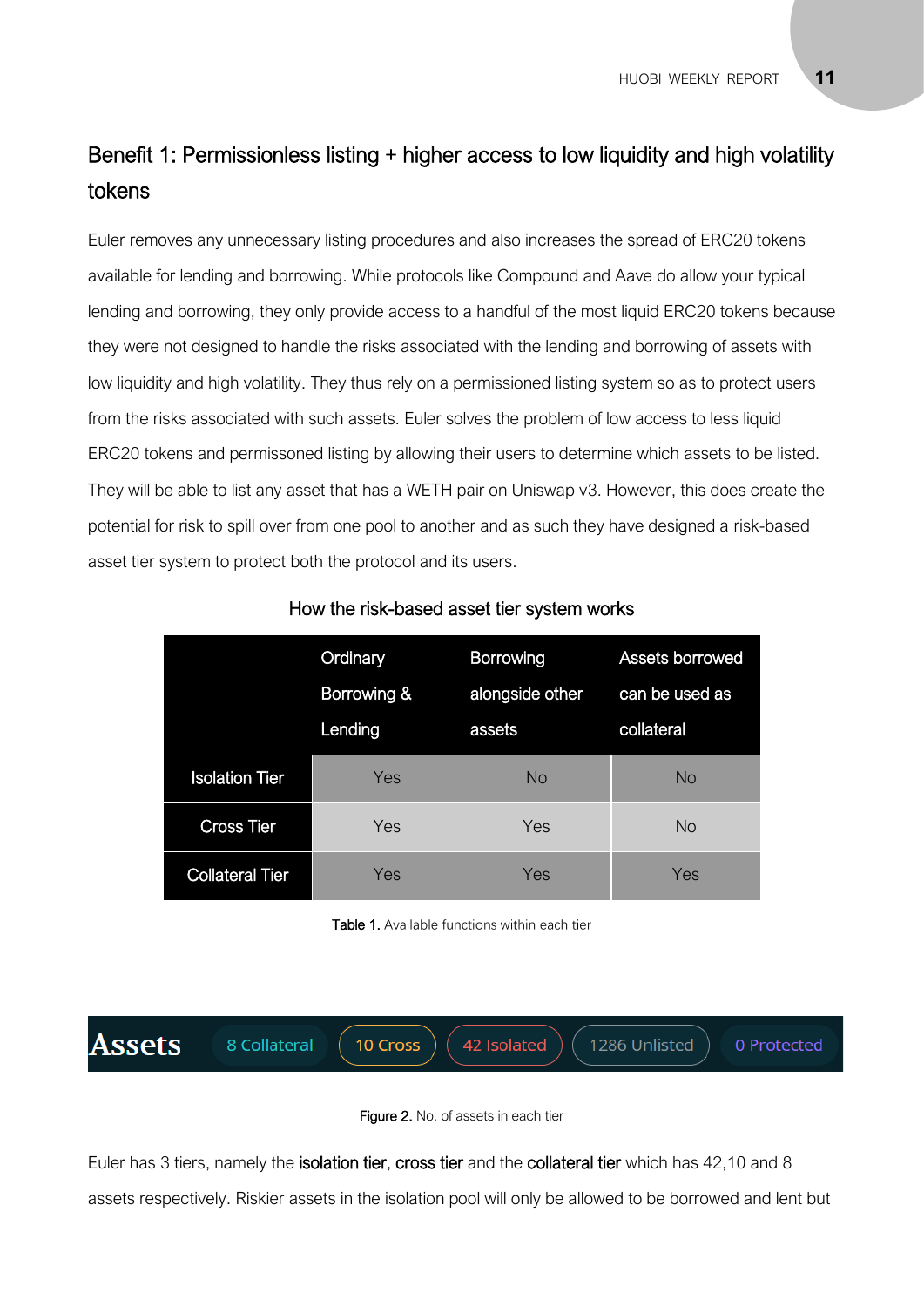not be used as collateral in transactions involving assets not in the isolation tier. Euler has announced that it will be launching its decentralised autonomous organisation (DAO) later this year and holders of EUL, the native governance token of Euler protocol, can vote to promote assets from the isolation tier to the cross tier or collateral tier through governance mechanism. As assets are promoted up the tiers, capital efficiency is increased as lenders and borrowers will be able to use capital more freely but it may also expose the protocol users to increased risk. Thus, it is in the EUL holder's best interest to balance these concerns. By creating such a tiered system with assets of different risk profiles split up, it brings more awareness to it's investors as to which assets are of higher risk in nature.

#### Benefit 2: Higher accuracy in estimating amount of collateral needed

In lending protocols, there is a need to ensure that the value of the collateral assets remains higher than the value of the liabilities. Most protocols like Compound achieve this by using only collateral factors to adjust the value of a borrower's assets when determining how much they are allowed to borrow. The issue present is that it only accounts for risks that are associated with a borrower's assets decreasing in value and does not account for if the borrower's liabilities increase in value.

Euler tackles this problem by using a 2 sided approach where it takes into account both the values of a borrower's assets and liabilities, improving capital efficiency. This method will allow the liquidation threshold of each borrower to be tailored to the specific risk profiles associated with the assets they are borrowing and using as collateral.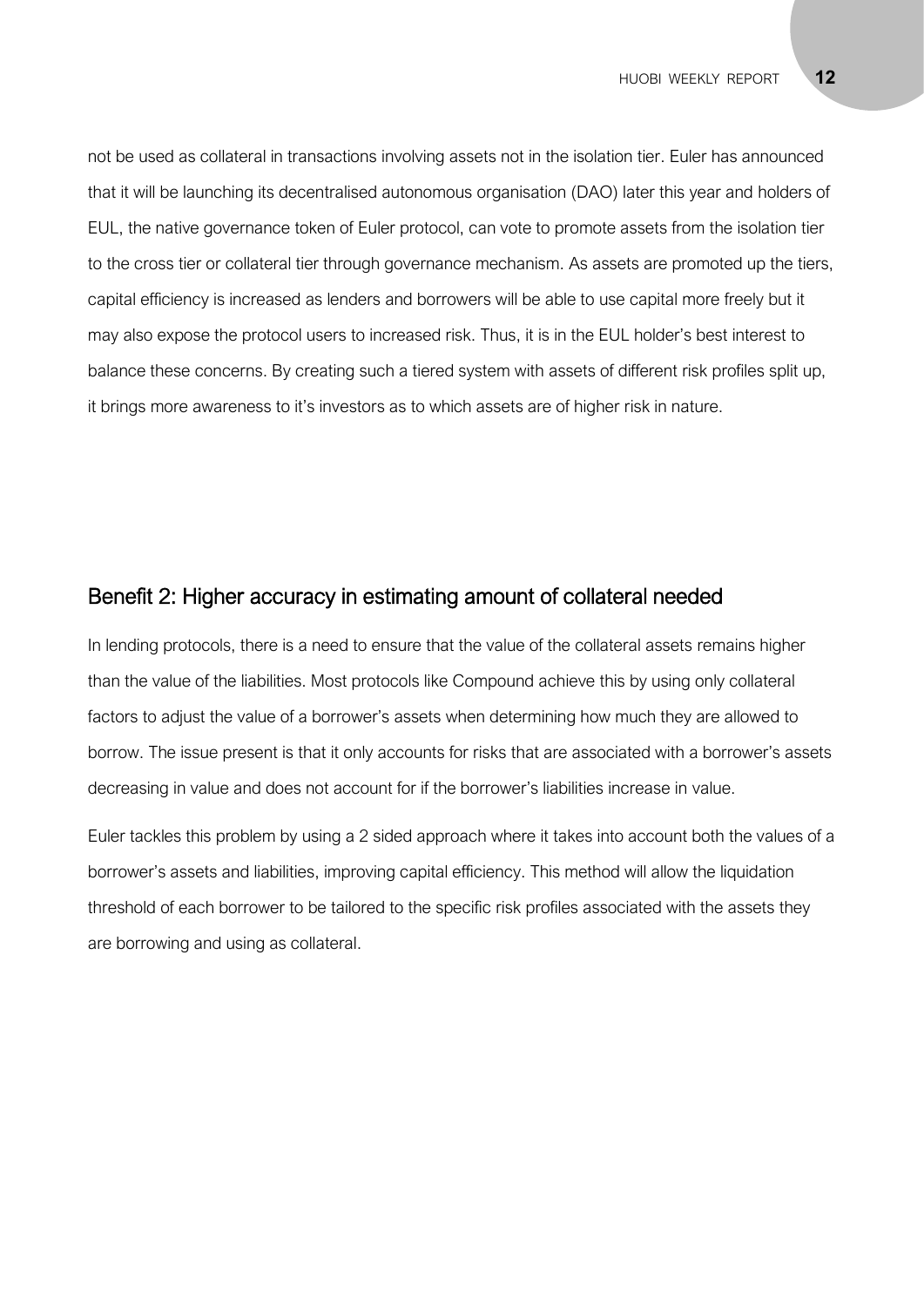# Benefit 3: Liquidations are performed internally

| Text                     | External                                                                                                               | Internal                                                                                                                 |
|--------------------------|------------------------------------------------------------------------------------------------------------------------|--------------------------------------------------------------------------------------------------------------------------|
| Liquidity source         | Liquidator typically purchases<br>from a DEX or has an existing<br>source of funds themselves                          | Liquidator uses internal<br>liquidity in the stability pool                                                              |
| <b>Transaction costs</b> | Gas costs may be high for DEX<br>trades and cross-contract calls                                                       | Gas costs often relatively<br>cheap for internal token<br>transfers                                                      |
| Explicit trade costs     | Swap fees                                                                                                              | No swap fees                                                                                                             |
| Implicit trade costs     | Slippage on illiquid markets                                                                                           | No slippage                                                                                                              |
| Liquidation price        | Liquidation expected to take<br>place at price determined by<br>the wider market                                       | Liquidation expected to take<br>place at price determined by<br>the internal price feed                                  |
| Liquidation timing       | Liquidation is expected to take<br>place only after the dynamic<br>discount exceeds operating<br>costs and trade costs | Liquidation is expected to take<br>place soon after the dynamic<br>discount exceeds the operating<br>cost of liquidation |

Table 2. External and Internal liquidation differences

### Benefit 4: Use of reactive interest rates instead of static interest rates

Static models are only accurate when they are appropriately parameterised ahead of time and can lead to inaccurate costs of borrowing if parameterised wrongly. This will essentially stifle borrowing and lower capital efficiency. Euler uses a PID controller to amplify or dampen the interest rates when utilization is above or below a target level. This reactive interest rate thus adapts to market conditions for the underlying asset in real time without the need for ongoing governance intervention.

# **Conclusion**

Euler does indeed have many different differentiating factors from other DeFi lending protocols and removes the barriers to entry of getting listed for many new projects. It is definitely going to be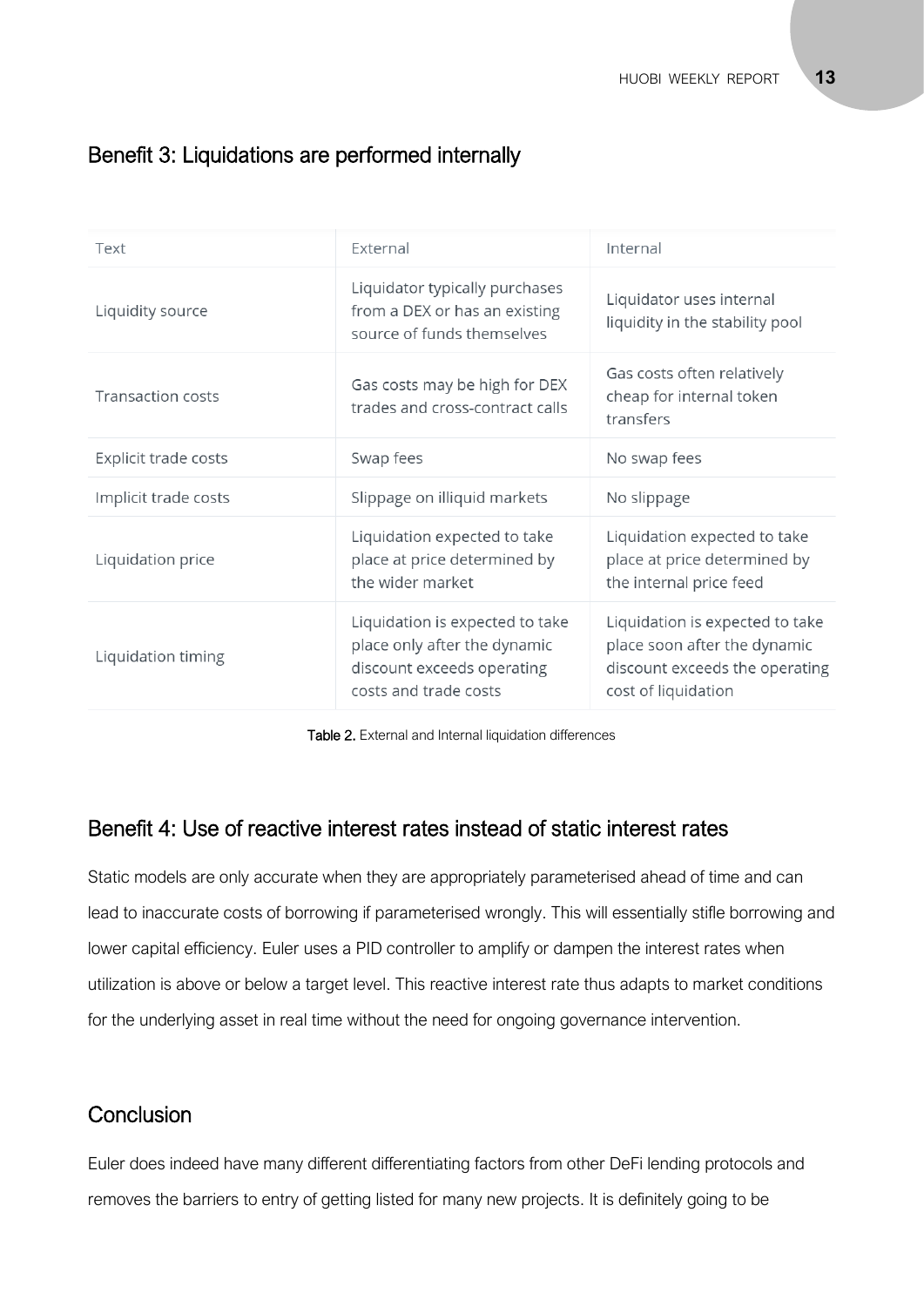interesting when Euler launches it's DAO later this year which will allow their users to vote on various things such as the tier of an asset, collateral and borrow factors, reactive interest rate model parameters, etc. This is definitely a project that investors should keep in their watchlists.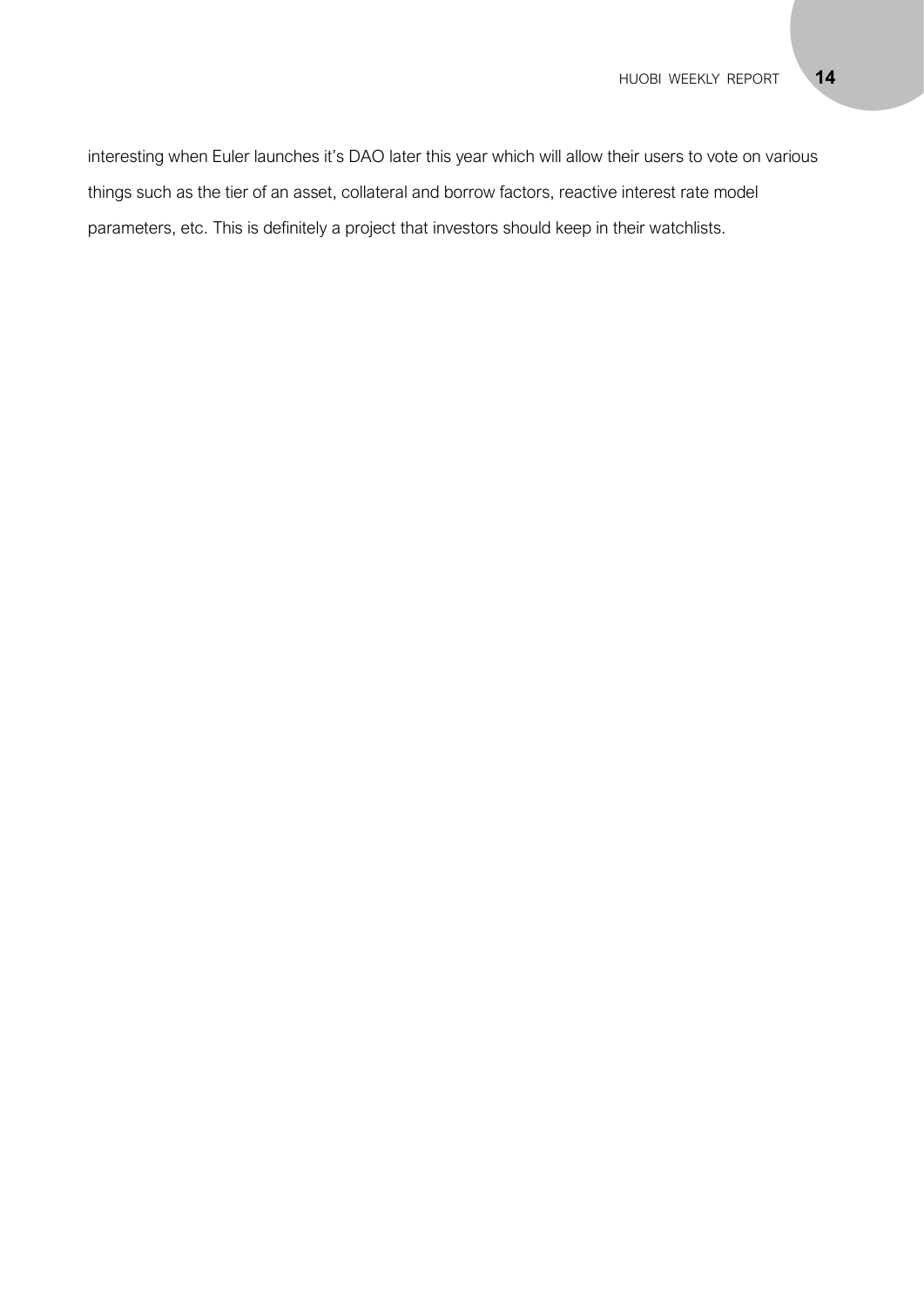# **4. Calendar of future popular asset events**

# I. NTF mint Calendar

| Project                                                 | Marketplace Blockchain |                           | Date          | Introduction                                                                                                                                                                                                                                                                                                                                             | Website                                                                                    |
|---------------------------------------------------------|------------------------|---------------------------|---------------|----------------------------------------------------------------------------------------------------------------------------------------------------------------------------------------------------------------------------------------------------------------------------------------------------------------------------------------------------------|--------------------------------------------------------------------------------------------|
| Azuki Demon -<br>Minting is Live                        | OpenSea                | Ethereum                  | $5.16 - 6.21$ | Azuki Demon is Created by 3 Azuki Holders.<br>Once you mint an Azuki Demon, you will get the<br>Azuki Demon DAO membership and Airdrop<br>\$ZUKI token rewards.                                                                                                                                                                                          | https://azukidemo<br>n.com/                                                                |
| NYX Sandbox<br>NFTs in Honor<br>of the Pride<br>Month   | <b>NYX</b>             | Ethereum                  | $6.09 - 6.30$ | In honor of the Pride Month, L'Oréal-owned<br>makeup brand NYX, the web3 Lab People of<br>Crypto (POC), and The Sandbox metaverse space<br>announced a collaborative NFT endeavor. Thus,<br>NYX's voxel NFTs will promote diversity and<br>inclusion in the Valley of Belonging, the first-ever<br>equity, and inclusivity hub in the metaverse.         | https://nftcalendar.<br>io/event/nyx-<br>sandbox-nfts-in-<br>honor-of-the-<br>pride-month/ |
| Agent1 x<br>Moonlanders -<br>Metaverse Land<br>NFT Game | OpenSea                | Ethereum                  | $5.20 - 6.20$ | Agent1 is a "play-to-earn gaming" NFT, that<br>renders its visuals based on the holders' actions<br>and wallet contents.                                                                                                                                                                                                                                 | https://agent1.xyz/                                                                        |
| Ceci n'est pas<br>un Botto                              |                        | Ethereum                  | $6.09 - 6.16$ | BottoDAO's first commissioned collection of Botto https://pipes.botto.<br>derivatives. Gifts for the early stewards of Botto.                                                                                                                                                                                                                            | com/                                                                                       |
| Ape Invasion                                            | AirNFTs                | Binance<br>Smart<br>Chain | $6.09 - 6.16$ | Ape Invasion is a collection of 2000 apes invading<br>BSC. Owning one will give tickets to future drops,<br>collabs and early stealth access to tokens of some<br>of the brightest developers on BNB Chain.<br>Inspired by other ape collections with our own<br>hint of flavour. OG and whitelist spots available to<br>early members of the community. | https://www.apeinv<br>asion.live/                                                          |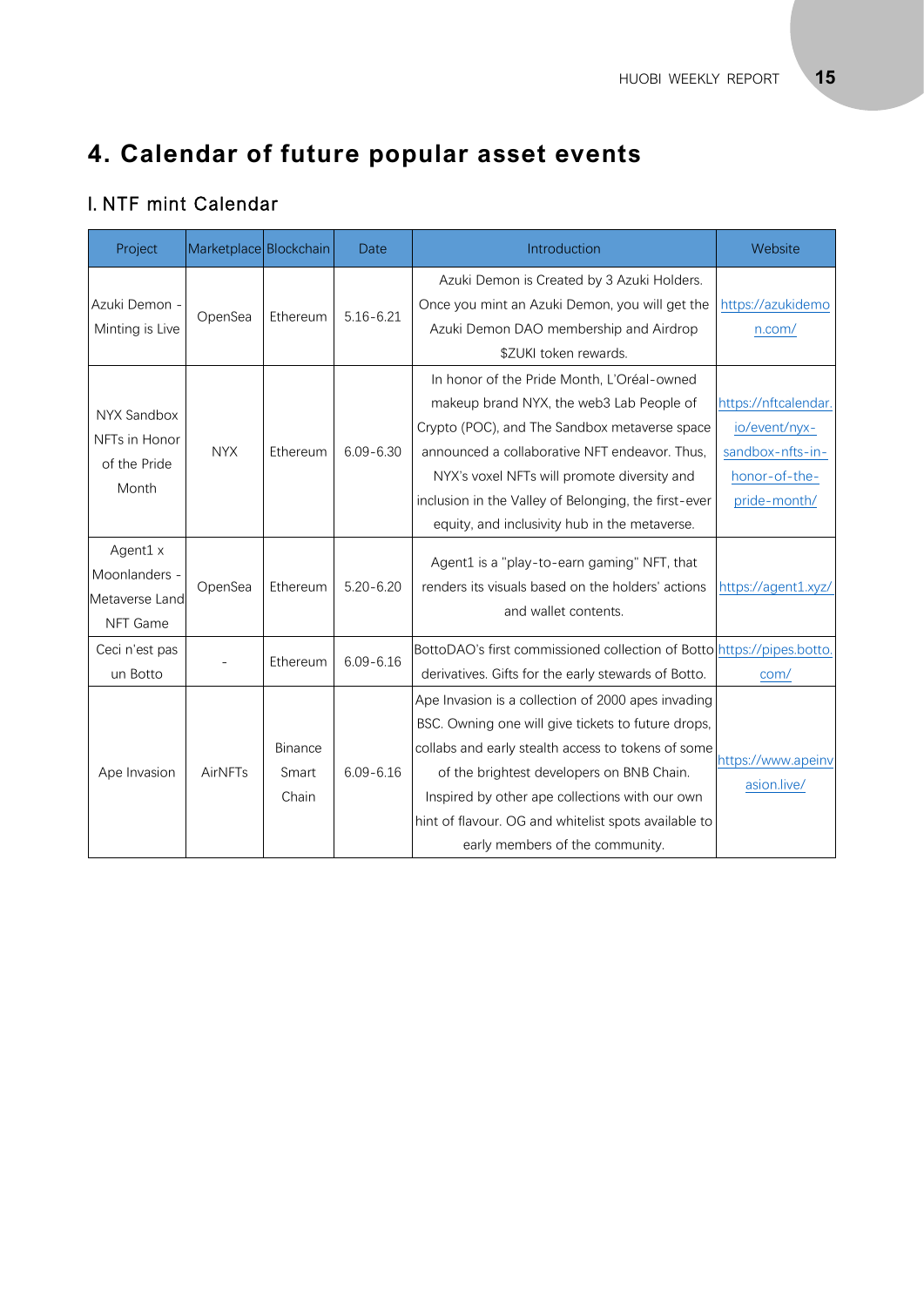| Project                       | Number of Winner       | Total airdrop amount                                             | Ends in      | Website                                                                              |
|-------------------------------|------------------------|------------------------------------------------------------------|--------------|--------------------------------------------------------------------------------------|
| ReiGroup<br>Airdrop           | 30                     | 1,000 USDT tokens +<br>10 ReiClub Membership NFTs                | 22 June 2022 | https://www.airdropbob.c<br>om/reigroup/airdrop-<br>reigroup                         |
| Bittra Airdrop                | 203                    | 20.000 BITTRA tokens + 500 USDT<br>(Referral contest)            | 21 June 2022 | https://www.airdropbob.c<br>om/bittra/airdrop-bittra                                 |
| Space Coin<br>Project Airdrop | 203                    | total of 200,000,000 SPJ tokens +<br>500 USDT (Referral contest) | 16 June 2022 | https://www.airdropbob.c<br>om/space-coin-<br>project/airdrop-space-<br>coin-project |
| Amoledo<br>Airdrop            |                        | 100 AMOL tokens                                                  | 17 June 2022 | https://www.airdropbob.c<br>om/amoledo/airdrop-<br>amoledo                           |
| <b>BendDAO</b><br>Airdrop     | whole NFT<br>community | 500.000.000 BEND (5% of the<br>BEND total supply)                | 18 June 2022 | https://www.airdropbob.c<br>om/benddao/airdrop-<br>benddao                           |

# II. Token Airdrops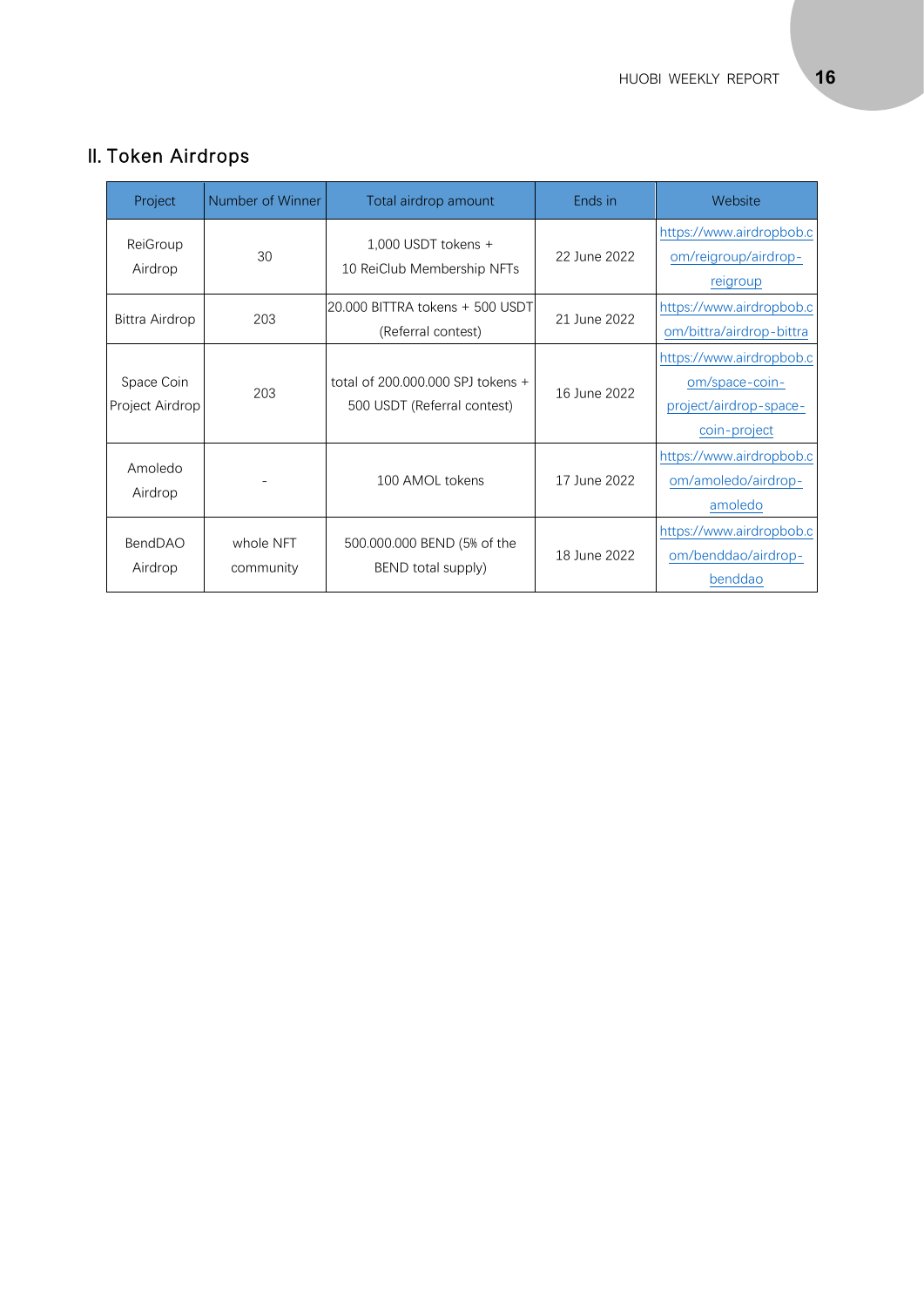# **About Huobi Research Institute**

Huobi Blockchain Application Research Institute (referred to as "Huobi Research Institute") was established in April 2016. Since March 2018, it has been committed to comprehensively expanding the research and exploration of various fields of blockchain. As the research object, the research goal is to accelerate the research and development of blockchain technology, promote the application of blockchain industry, and promote the ecological optimization of the blockchain industry. The main research content includes industry trends, technology paths, application innovations in the blockchain field, Model exploration, etc. Based on the principles of public welfare, rigor and innovation, Huobi Research Institute will carry out extensive and in-depth cooperation with governments, enterprises, universities and other institutions through various forms to build a research platform covering the complete industrial chain of the blockchain. Industry professionals provide a solid theoretical basis and trend judgments to promote the healthy and sustainable development of the entire blockchain industry.

#### **Official website:**

#### <https://research.huobi.com/#/>

**Consulting email:** [research@huobi.com](mailto:research@huobi.com) **Twitter:** @Huobi\_Research [https://twitter.com/Huobi\\_Research](https://twitter.com/Huobi_Research) **Medium:** Huobi Research

<https://medium.com/huobi-research>